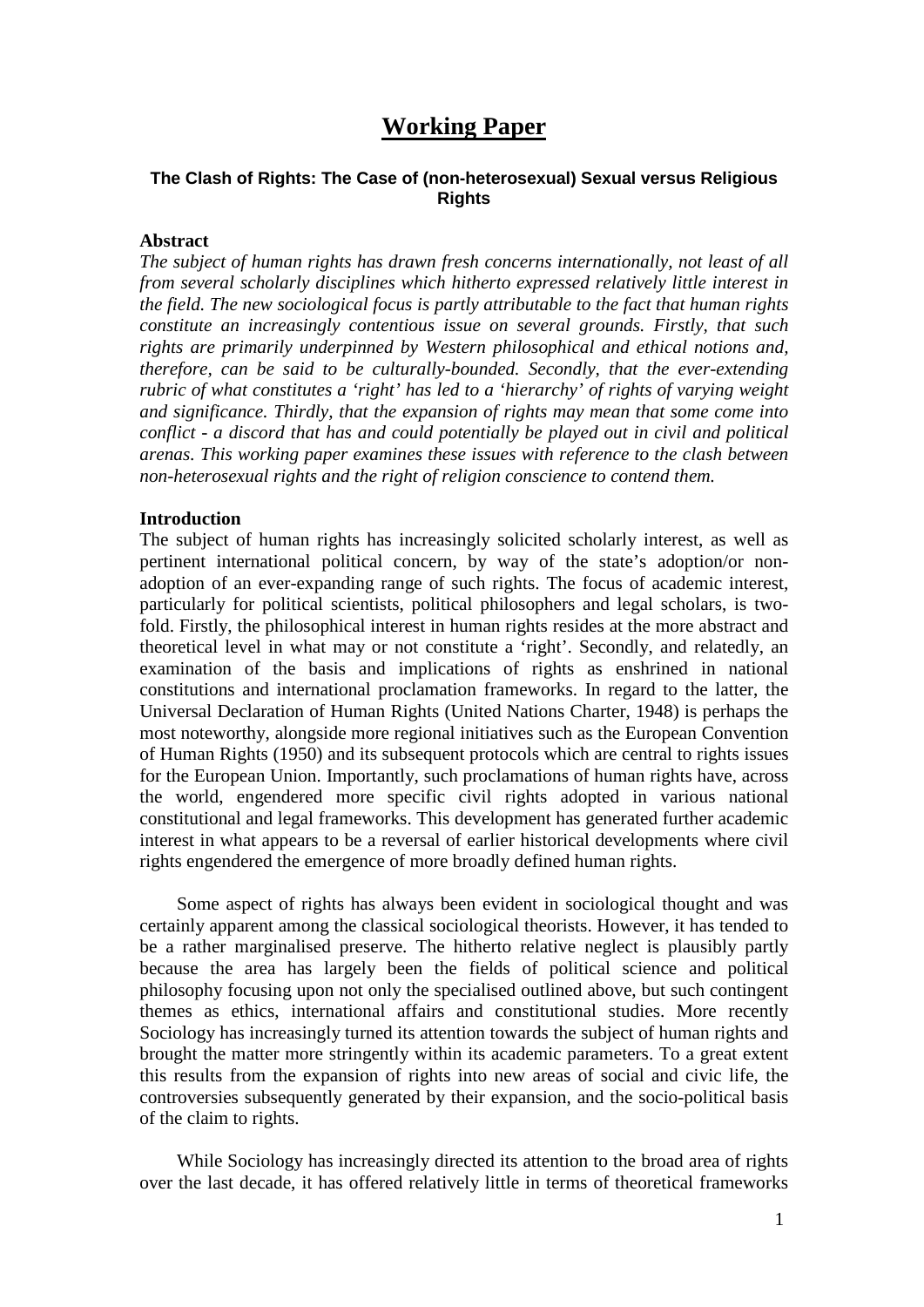and critiques. This problematic deficiency was cogently articulated by Bryan Turner in the mid-1990s when he stated that the discipline had 'failed to contribute to an adequate and comprehensive theory of rights'. This was, according to Turner, despite the fact that 'rights constitute an important discourse of modern social movements and a major institutionalisation of political claims within a democracy' (Turner 1995, 1).

 Turner's paper, alongside other contributions that constituted the 'Symposium: Human Rights & the Sociological Project' (1995), proved timely in setting an agenda for further sociological advancement in the field, both at the theoretical and empirical level. In his paper, to put matters succinctly, Turner interpreted the inception and extension of human rights across the Western world since the nineteenth century as predominantly a result of observable processes of social evolution and accompanying power relationships. In particular, those rights generated by the growth of the nation state and bourgeois civil society upon which it was derived, both proved to be concomitant with the ethos of individualism which provided the bedrock of early conceptions of rights in their 'civil' form. Matters of 'rights', originally delimited to civil rights, have historically been linked to those of citizenship in the Western nation state and integral to fundamental frameworks of 'negative' rights protecting personal liberties in a narrow political sense. Later, while such nations readily endorsed (selected) aspects of the broader remit of human rights, such rights may similarly be deconstructed as largely the product of Western cultural sensitivities. More recently it is evident that what constitutes a 'right' has expanded throughout Western democracies and this development is seemingly connected to further aspects of social evolution in late-modernity, not least of all their increasingly pluralistic nature.

Early civil rights in the Western context reflected a patriarchal order where such rights, and accompanying notions of citizenship, were restricted to males of a specified age and sometimes other qualifications, typically property ownership. Throughout the twentieth century the rights of women were embraced, albeit in different nations and at differing rates, while towards the end of that century a variety of rights were advanced including those of non-heterosexuals, primarily those of homosexual (gay) men and lesbians (Tetreault 2001). The end of the twentieth century also witnesses the endorsement of the rights of children which included the right to enjoy their own culture, practice their own religion, to use their own language, alongside the more contentious right to participation and freedom of expression. Such advancements vindicate Turner's assertion that the scope and extension of civil rights, then human rights, is related to matters of socio-political development as Western nations continue to reach higher levels of economic and socio-political progress, extending pluralism and arguably indicative of a deeper cultural sophistication.

Turner's socio-historical analysis also carries the observation that the evolution of rights point to their relativistic nature, rather than an explicit universalism - both theoretically and by way of application. In one sense, therefore, the entire notion of 'rights' becomes problematic as an abstract theory in and of itself. In essence, the tendencies observed by Turner generate questions regarding the universalism of rights beyond its Western cultural context and their applicability to alternative socio-cultural settings, by which is usually meant the cultural milieu of numerous Majority World countries. Nevertheless, in a globalised world Western countries assume the applicability of universal rights whatever a nation's level of development. In short, universal rights are understood, particularly by hegemonic Western states, to be also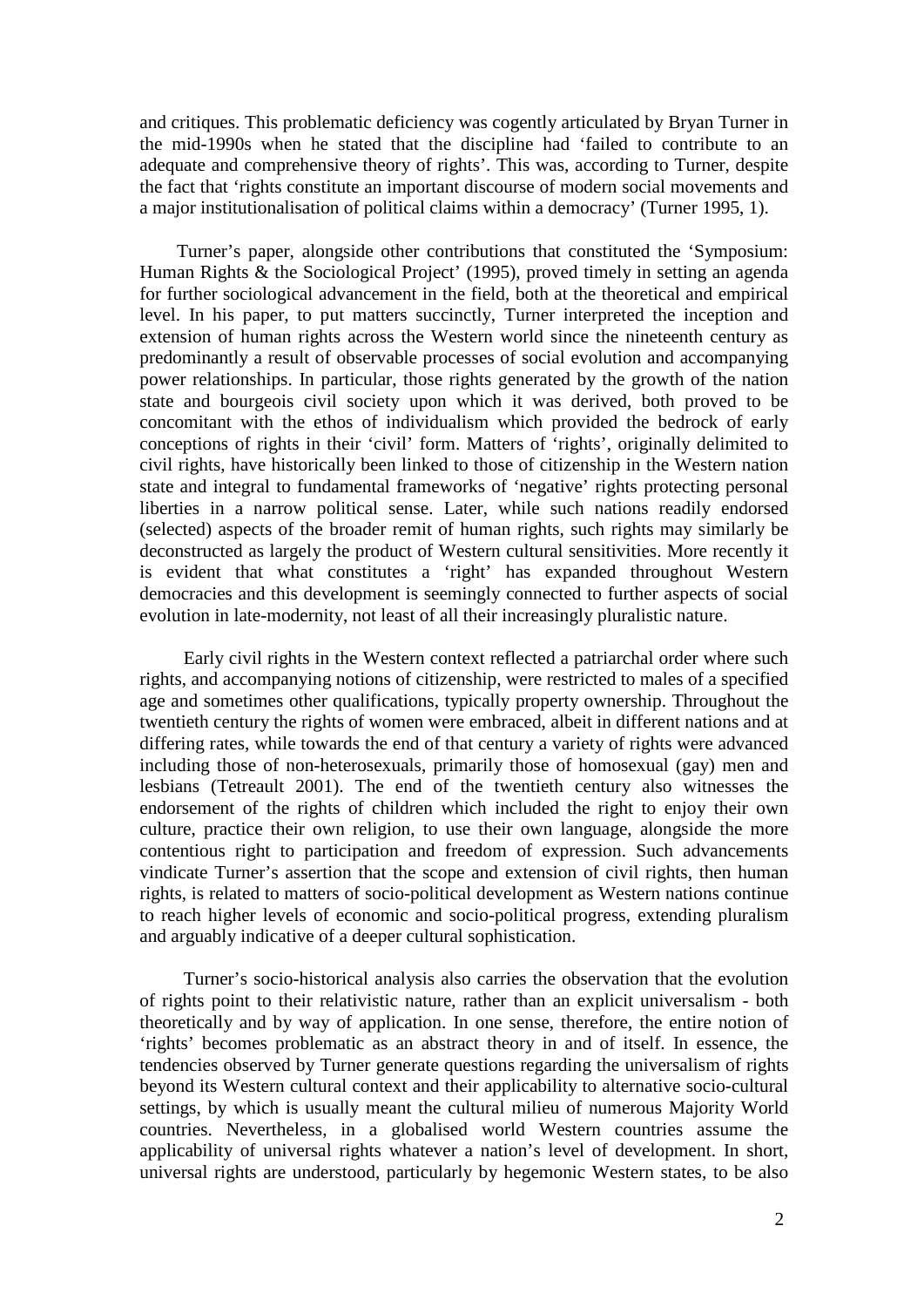pertinent to those nations that have not 'progressed' by way of developing a 'free' market and liberal democratic political structures. Another implication is that, in an era of global interdependencies, the consolidation of a human rights discourse is being transformed so that the supremacy of state sovereignty and the absoluteness of human rights are mutually exclusive categories.<sup>[1](#page-2-0)</sup>

 There is more to consider: matters once more related to the evolution of the state and civil society. Turner also explored how issues of rights are increasingly embraced by modern social movements in the struggle for political power and public recognition where political claims, within the liberal democratic environment at least, become a legitimate resource and where a primary channel of appeal, underpinned by a paralleled rhetoric of rights, is the recourse to state and international law (Turner 1995, 2-3, 7-8). Nonetheless, in the contemporary world the discourse of rights relate not only to the matter of rights in terms individual liberty, of which freedom of conscience and freedom of religious conviction and expression are prime examples, but an ever expanding wide range of social and economic rights (rights to employment, housing, health and reproduction, as well as the rights of consumers, being prime examples) that are mostly part of the broader rubric of 'human rights' (Skogly 2001) and are also associated with broadening notions of 'citizenship' - a concept originally related to civil rights and duties. This expansion of rights, in their human rights form, is evident in 'universal declarations' of which, again, the most obvious is that of the United Nations**.**

The advancement of such rights in Western societies has nonetheless been slow and uneven which hints at factors that may mitigate against or legitimate their advancement: the political hue of governments, the activities of social movements that advocate or oppose their advancement, and wider cultural attitudes. Since many of the expanding rights can be put under the rubric of economic and social rights, they have frequently been deemed to have political and ideological underpinnings. Previously a range or social and economic rights had often been dismissed, and continue to be dismissed, as the domain of left-wing agendas rather than 'natural', 'neutral' and in contrast to earlier rights emerging out of natural and moral law.

It is clear that such growing economic and social rights engender social movements or 'cause' groups, constituted by individuals with the same interests, and who mobilise for their advancement in the national and even global political arena. Such constituencies may limit their claims to more individualistic civil rights but nevertheless press their cause as a collective enterprise. Whatever the claims, the rhetoric of rights frequently becomes their dominant ideology or is at least woven into ideological constructs for political potency and gain. Subsequently this range of rights become increasingly difficult to disentangle and arduous to theorise and critique and separate from their social base and concomitant interests. In addition, given the everextending remit of what constitutes a right, there has arisen conflicting claims advanced by opposing social movements. For instance, the clash of reproductive rights of women claimed by pro-abortion lobbies on the one hand, and 'the rights of the unborn' advanced by opposing groups often on the basis of religious conviction.

<span id="page-2-0"></span><sup>&</sup>lt;sup>1</sup> This assumption has however been rigorously questioned, see Levy & Sznaider, 2006.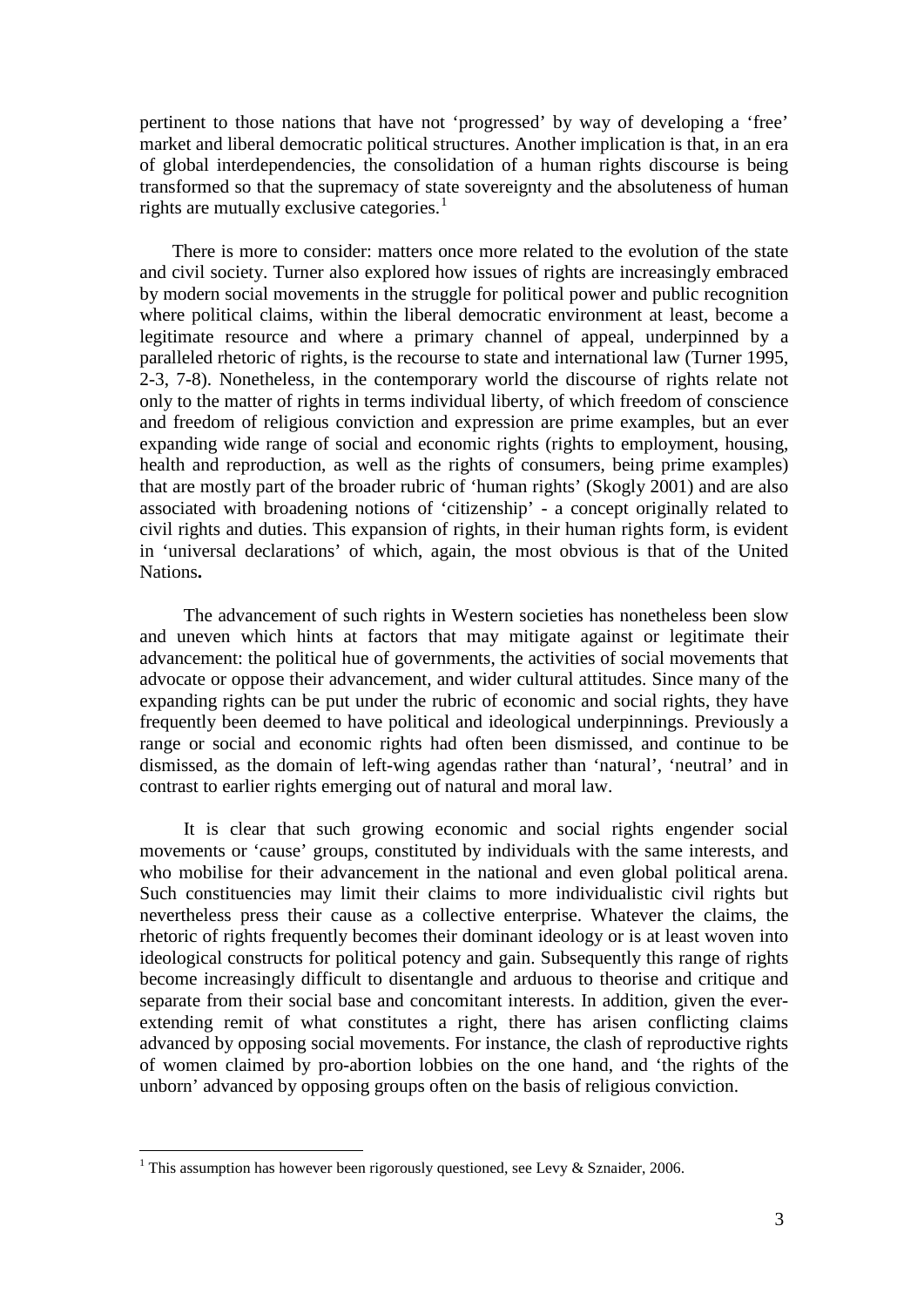The above developments, including apparent contradictory rights, raises sociological questions which further challenge claims to objective and universal notions of 'human rights' (Daum 2001). Sociology is also legitimately permitted to examine subsidiary areas of concern. Firstly, to analyse the ideological basis of conflicting rights and the way they are mobilised by contending social movements broadly defined. Secondly, to raise questions of a possible 'hierarchy' of rights where some rights are subjectively held as superior to others, enquiring why this should be so and what are the implications.

## **The Religious Foundation of Western Rights**

This working paper will consider the contradiction between two sets of rights, one well-established - the right to religious conscience and expression and, secondly, a further field connected with recently expanding rights, namely, those of individuals of a non-heterosexual orientation. That of religious conscience is seemingly located within older and established concepts of civil rights but which nevertheless have evolved into a freshly formulated discourse of human rights, typified by the antiabortion lobby, in the hands of mobilised conservative religious groups who oppose non-heterosexual rights. The recent development of non-heterosexual rights of gay men and lesbians has expanded to also represent the rights of bi-sexual and transgender individuals (producing the acronym of LGBT) and entails the recourse to broader definitions of human rights and citizenship. The social movements representing matters of religious conscience and others advancing LGBT rights, often in the form of 'cause' groups, have mobilised in their advocacy of contrasting rights and are discernibly willing to subscribe to earlier established bourgeois notions of civil rights and this is identified by accompanying connotations of citizenship.

 A perusal of the historical development of rights indicates a reciprocal relationship between religion and rights as initially conceived in terms of individual liberties and the connected notion of citizenship as expressed in 'civil rights'. Several commentators have explored the founding of early liberal conceptions of civil rights theory in Western societies in terms of moral absolutes to which religious systems made an erstwhile contribution. In essence, this means Christianity and Christian theology and ethics. This religious foundation has led to the critique that human rights, so conceptualised in the West, display a built-in theocentricism **(**Fiala 2008). At the same time, religious rights have long been a central plank in the development of civil rights especially as a bulwark against state-imposed secularism **(**Hasson 2003). This is perhaps most exemplified in the First Amendment of the constitution of the USA and its espousal of the right to religious conscience and expression.

Barzilai has traced the complex relationship between human rights which have evolved out of the connectiveness of religion and law in Western societies, suggesting that the embedded affinities between both are 'not singularly historically ontological but metaphysical as well' (Barzilai 2007, xv). He analyses, through reference to several other commentators, specific historical developments of religious law from antiquity to modernity in a number of civilisations. Firstly, as Friedmann (2002) shows, Jewish law allowed the evolution of judicial discretion within the metanarrative of the Torah as a divine moral constitution. Accordingly, biblical stories constructed a belief in God and its dicta constitutionally engineered social mechanisms of communal disciplinary powers. Second, Amrosetti (1971) conceives natural religious law as a junction of reason, theology and history. Natural law is not a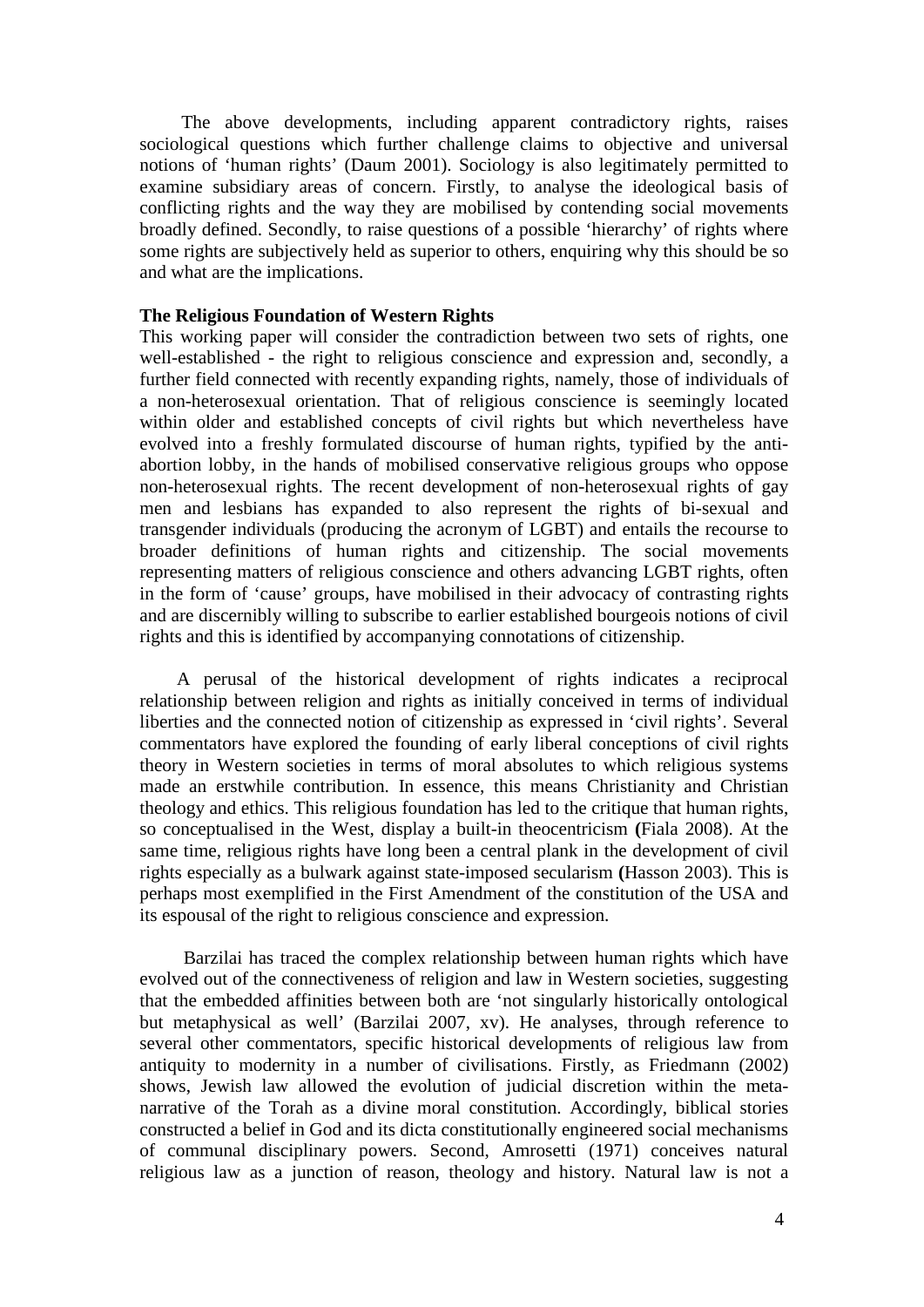dogmatic construct; rather, it is constantly and dynamically unveiled through a faith in Christian revelation. The practice of revealed natural law was shaped through obedience as well as rights of legality that have practical meaning in the light of social contexts in which obedience to religious law is cultivated and constitutes an important dialectical relationship between rights and duties entailed in traditional constructs of citizenship.

Barzilai continues his analysis by exploring the link between religion and law, their integrated production of rights and duties of citizenship, which were radically separated from the sixteenth century, beginning with the Protestant Reformation and later by the English, French, American and Russian revolutions that broke the connection between the Church and state, resulting in their separation in most liberal democracies. Liberalism, Barzilai suggests, was the first secular religion to disengage itself from many truly religious fundamentals, although it has nevertheless relied on quite a few religious elements albeit now veiled and transformed by a secular ethic.

By slow diffusion, some of these original tenets of religious natural law have become basic elements that constitute international law of human rights including the right to life, property, the due course of law and such like. In turn, rather ironically, there is a sense, as Kukathus (2006) argues, that the absolute faith and moral conviction that forms the foundation of human rights, born of liberal rational, has become its own particular type of secular 'religion', although this speculation has been hotly debated and disputed (Ruston 2004). However they are perceived, the secular rights that have developed in the West now claim a universalism which, in turn, has been contended as cultural bound for many of the reasons discussed above. More broadly there is the repeated question that stalks the human rights agenda: that of the Western application of rights, with its Christian legacy, when applied universally (Anleu 1999).

Given the historical centrality of the Christian contribution to rights, despite the onslaught of secularity, the legal obligations of the state and non-state actors to protect the freedom of thought and conscience, as well as religious and non-religious belief systems, remains a central plank in the rights agenda of Western democracies. They are enshrined in the United Nations Declaration of Human Rights (article 18), and strongly advanced by international human rights organisations such as Amnesty International. A recent development which has complicated such religious rights, however, is that they are increasingly clustered, at times in legal enactments, with rights related to 'belief' and conscience broadly defined (de Jong 2008). In turn, this may indicate the further secularisation of rights given that 'beliefs' may constitute secular ideologies and atheistic convictions. In fact, the broad remit of 'beliefs' and 'conscience' is so broad as to legitimate and claim to a 'right' and furnish the claim of any mobilised agency.

# **Religious and Sexual Rights**

In Western democracies the right to religious expression and conscience has, come to be problematic in several further respects. Firstly, such societies are also pluralistic culturally, ethnically and religiously speaking. In North America and Europe, in the context of increasing secularity, Christianity has lost much of its cultural and political influence. The state and many religious rights platforms must now defend a vast variety of faiths which are often associated with a range of ethnic and cultural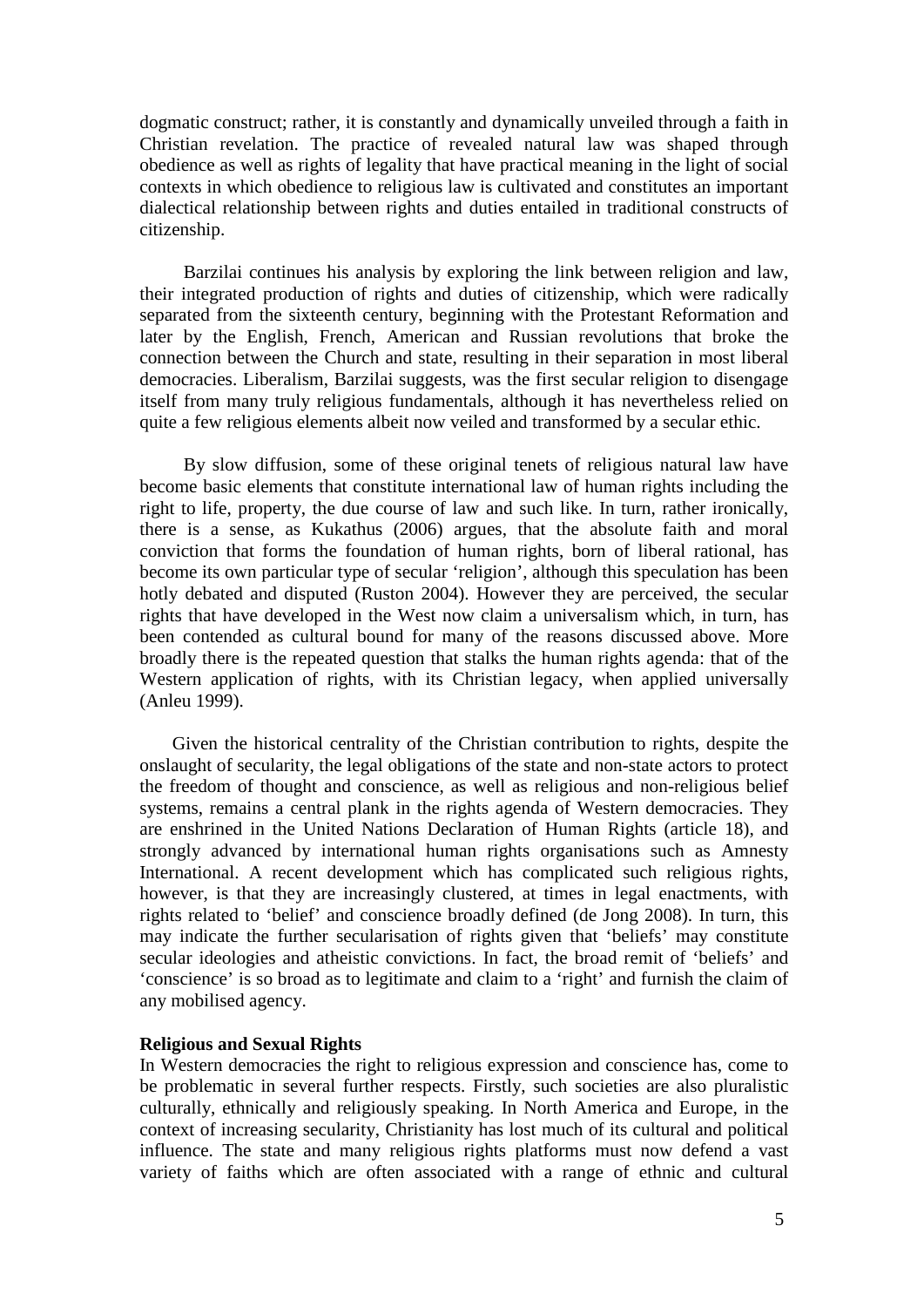minorities. This, in turn, has raised profound questions of equality, cultural difference and social inclusion [\(Bloom](http://www.questia.com/SM.qst?act=adv&contributors=Irene%20Bloom&dcontributors=Irene%20Bloom) et al. 1996)*.* Secondly, there is the matter of protecting the rights, including that of expression, of those religious minorities that do not subscribed to the notion of human rights either on the grounds that secular notions of rights and liberal views of human nature must be subservient to the demands and moral commandments of God or may be contended on the grounds of religious conviction. To some extent this religious qualification is part of the rubric of the discussion identifying a wider disparity between cultural rights and human rights (Tharoor 1999). In this respect Islam would seem to be the most significant faith in challenging Western views of human rights [\(Chiba](http://www.questia.com/SM.qst?act=adv&contributors=Masaji%20Chiba&dcontributors=Masaji%20Chiba) 2000). Thirdly, there is the matter of the right of religious faiths to contend the rights of expression of others if they are viewed as intrinsically offensive to the moral foundations of that faith (Tibi 1994).

 Among the extending rights which appear to be offensive to a number of religious communities are the extending sphere of non-heterosexual rights, a remit of rights which are typically perceived to be the collective domain of lesbians and gays, but increasingly extended to bi-sexual and transgendered people. While such right might appear to be implicitly 'social' and wedded to expanding definitions of citizenship, in reality such rights can also be seen as related to a cluster of rights related to sexuality, reproduction and the body.

Non-heterosexual human rights have been rapidly translated into a number of specific rights. Included here are rights to civil unions or same sex marriage, a developments itself hedged around by legislative enactments (Franke 2006), alongside laws related to property rights and parental rights (Clarke and Finlay 2004) of nonheterosexual people. Non-sexual rights are also increasingly protected by the illegality of discrimination against those of non-heterosexual orientation (Dawson 2005). Many such developments have been related to a new conceptualisation of citizenship as the original concept itself has widen, so there now exist the dimensions of 'sexual citizenship' and 'intimate citizenship' that follow earlier notions of gender and ethnic citizenship (Plummer 2003).

#### **The Politicalisation of Human Rights**

The discussion above clearly points to the politicalisation of rights issues, both religious and sexual rights, in several major inter-related respects. Firstly, the extension of rights into socio-economic fields (that is, social and economic rights) has widened the debate as to what should or should not constitute a right. This has become a political issue itself, as noted previously, in the sense that such rights are often part of a left-wing and liberal agendas/ideology. Secondly, that the expansion of such rights has opened up wider debates regarding citizenship. In particular, that the definition of citizenship has now broadened from the protection of 'negative' individual rights, to the right of social grouping who share the same economic and political interests often based on a specific criteria such as 'sexual citizenship'. Thirdly, that the extension of rights into socio-economic fields can constitute a 'clash' of rights based upon discrete conflicting interests. Fourthly, and relatedly, the matter of rights becomes problematic, and thus politicised, in that the conflict between 'interests' of mobilised constituencies raises issues regarding the right of the individual in the face of more collectivists rights and, similarly, conflict between majority and minority groupings. All of these issues and the apparent contradiction of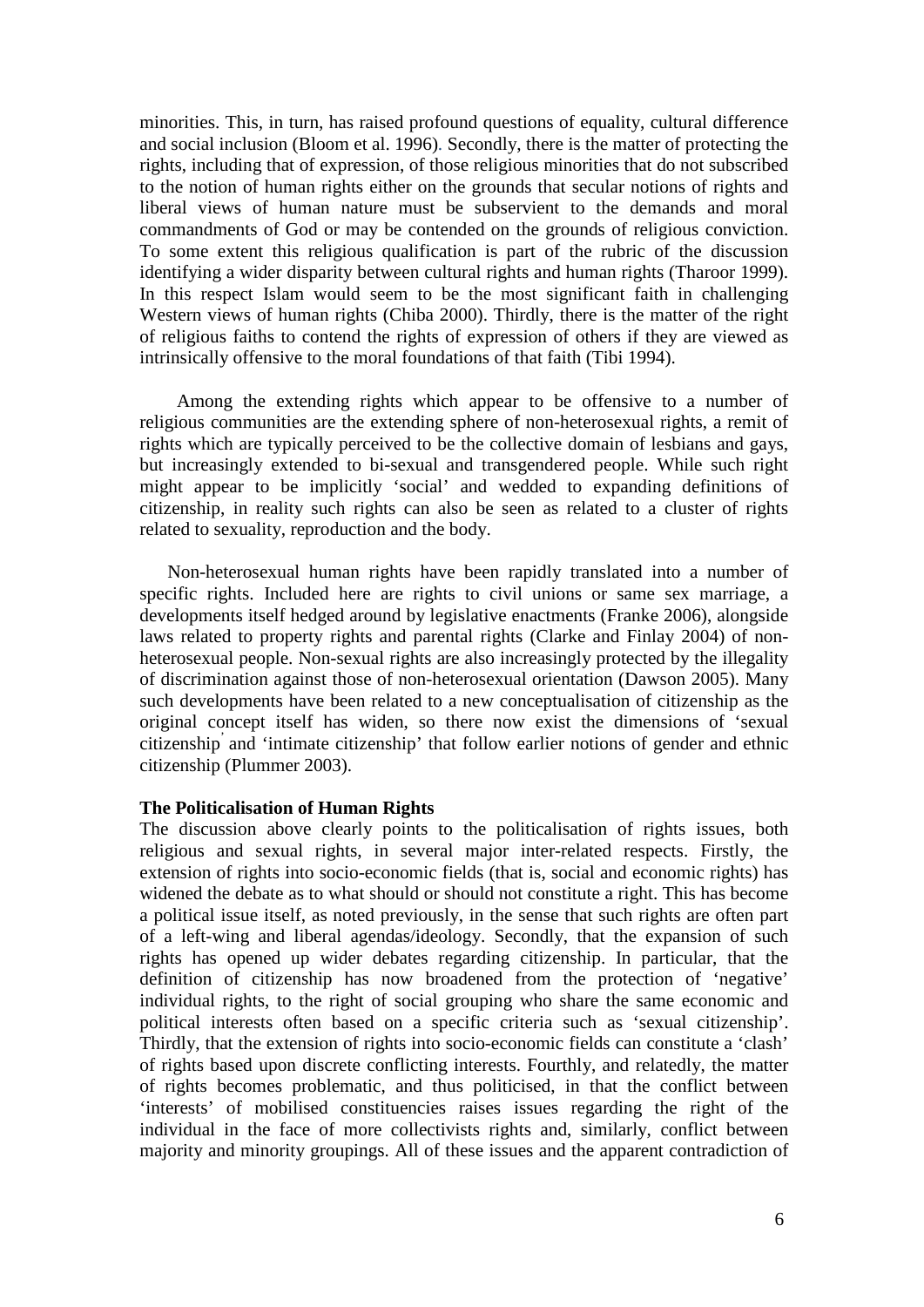rights are evident in the contestations between religious rights on the one hand, and sexual rights on the other.

 The extension of non-sexual rights are, to some extent at least, a result of highly active and vociferous LGBT pressure groups that have emerged internationally albeit with varying degrees of success (Weeks 2008). They have mobilised themselves through various strategies and advanced their cause primarily through the discourse of human rights, that is, the rights of non-heterosexual people and their demand for sexual citizenship. Such mobilisation has tended to gain support among left-wing political parties (Cooper 1993), which has added another dimension to the controversies surrounding LGBT issues. In the United States, often at the state-bystate level, such rights have been matters of court cases advancing or contending LGBT right or some aspect of them such as civil unions (Williams 2005). Questions have subsequently been raised related to such rights with reference to the American constitution and its interpretation (Wilkinson 2006). There are extraordinary complex issues to be observed here. For example, in 2003 the United States Supreme Court ruled in the *[Lawrence v. Texas](http://en.wikipedia.org/wiki/Lawrence_v._Texas)* case that laws against [sodomy](http://en.wikipedia.org/wiki/Sodomy) or [anal sex](http://en.wikipedia.org/wiki/Anal_sex) cannot be directed at homosexuals alone, and furthermore, that intimate consensual sexual conduct is part of the liberty protected by substantive [due process](http://en.wikipedia.org/wiki/Due_process) under the [Fourteenth](http://en.wikipedia.org/wiki/Fourteenth_Amendment_to_the_United_States_Constitution)  [Amendment.](http://en.wikipedia.org/wiki/Fourteenth_Amendment_to_the_United_States_Constitution)

As controversial LGBT rights have advanced, religious rights have become an increasingly contested area with a variation of views beginning to appear in Western societies (Berger 2009). At the same time that some Christian groupings have expressed the sentiment that their traditional rights are being eroded, they have also been energised by their opposition to LGBT rights on moral grounds and matters of conscience. Evidence suggests that the extension of non-heterosexual rights are most likely to come from right-wing orientated people and this includes those of a religious faith (Hancock 2008). Other evidence suggests that those living in countries where more people say religion is important in their daily lives are much more likely than those living in countries where fewer people say religion is important to report an opposition to non-heterosexual rights (Pelham 2009).

There is however, no straightforward correlation between religious conviction and opposition to the rights of non-heterosexuals. The debate over LGBT issues has strongly divided many religious groups in the West (Crockett 2003). A good number of mainstream Christian denominations have come to accept such rights including civil unions **(**Parmet et al. 2005). In both liberal and conservative denomination Christian LGBT caucuses have also arisen and subsequently mobilised to advance their cause of rights in both the churches and secular society**.** Moreover, even when religion is often seen as an important predictor of attitudes regarding homosexuality, these attitudes are sometimes mixed and unclear [\(Hodge](http://www.questia.com/SM.qst?act=adv&contributors=David%20R.%20Hodge&dcontributors=David%20R.%20Hodge) 2005). Cross-national differences in cultural orientations suggest that the role religion has in explaining abtihomosexual views may depend on several other factors including wider cultural attitudes that forge general outlooks on the subject (Admczyk 2009).

 The attitudes of Christian groups towards LGBT rights has thus to be put in a wider context. An identified development across the world is the increasing involvement of religion in the political sphere generally as a broad range of rights have been challenged and, more broadly where their social influence and political power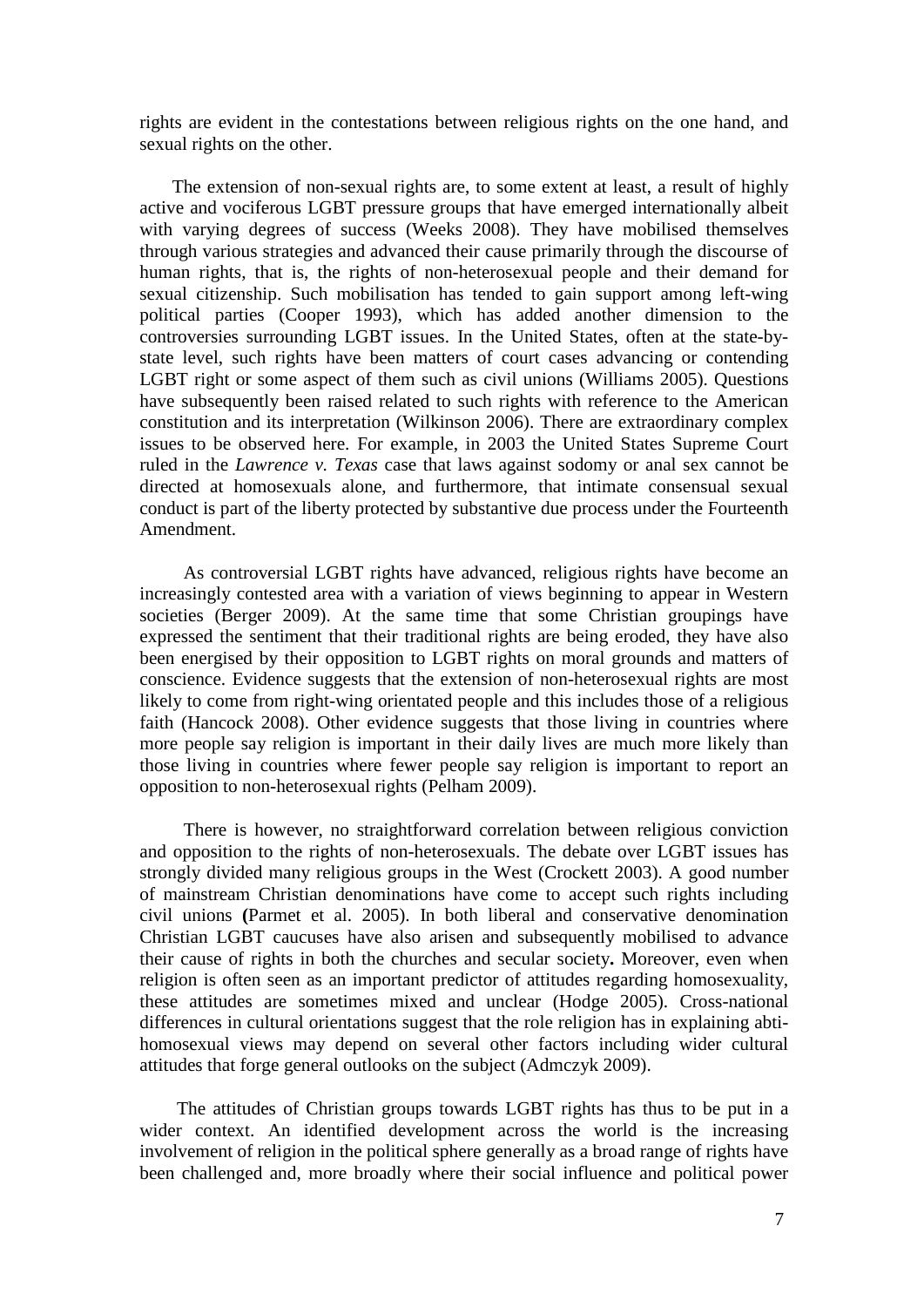base has been contended (Sahliyeh 1990). In the West certain issues have dragged conservative Christian groups into the political arena. This is perhaps most obvious in the USA where the subject of non-heterosexual rights have become part of the evangelical/fundamentalist component of the Republican Party against such rights as civil partnerships which have become issues for political mobilisation (Campbell 2008), constituting part of the evangelical/fundamentalist rediscovery of politics as they become more involved in the political arena especially on moral issues (Buzzard 1983). Those conservative Christian organizations that have opposed LGBT rights in the USA include the [American Family Association,](http://en.wikipedia.org/wiki/American_Family_Association) the [Christian Coalition,](http://en.wikipedia.org/wiki/Christian_Coalition_of_America) [Family](http://en.wikipedia.org/wiki/Family_Research_Council)  [Research Council,](http://en.wikipedia.org/wiki/Family_Research_Council) [Focus on the Family,](http://en.wikipedia.org/wiki/Focus_on_the_Family) and the now disbanded [Moral Majority.](http://en.wikipedia.org/wiki/Moral_Majority) Their political agenda is by no means limited to LGBT rights, but a cluster of topics including abortion and the rights of the unborn (Erwin 1993) and pro-family agendas. Many such issues constitute what Lyon calls 'body politics' (Lyon 2000). Opposed on such issues by powerful liberal groups, these issues have enhanced a polarisation of political views in the USA (Evans 2002) and constitute part of the nation's 'culture wars'.

Both conservative Christian and LGBT groups have found themselves opposing each other on issues of their respective rights in political arenas and adapt various strategies (Dugan 2005). Conservative Christians have organised themselves into 'cause' groups opposed to non-heterosexual rights based on their religious conviction that gay, lesbian and bi-sexual behaviour, if not orientation, is immoral, a 'sin' of some magnitude and where a 'higher' moral law is viewed as surpassing man-made systems of human and civil rights (Hunt 2003). Perhaps the main issue disputed is that of civil unions given the legitimacy it brings to non-heterosexual behaviour and the undermining of conventional family structures (Nicol  $&$  Smithriam 2008). These developments have generated broader issues in respect of rights. Questions have been raised whether preventing heterosexual people speaking out against or otherwise opposing the rights of those with LGBT orientation is an impingement on their free speech rights (Siegel 1991). Moreover, Wendel has raised the issue of 'hate-speeches' and whether this extents to religious groups who oppose certain forms of behaviour on moral grounds, pointing out that rights are never neutral (Wendel 2002).

Another issue raised is whether non-sexuality is a 'natural' or chosen disposition compared to gender and race (Mourad 2003**)**, an issue which has been raised in courts of law (Michaelson 2000). The whole matter relates to controversies over 'malfunctioning' bodies, that is whether non-heterosexuality is 'normal' or 'natural and whether it has a genetic or pathological origin on the one hand, or constitutes a chosen disposition and lifestyle on the other. Conservative Christian groups interpret it in terms of the latter and thus deny the foundation claims of LGBT to rights. For instance, the Christian Institute (a conservative Christian think tank in the United Kingdom) has argued that gay and lesbian orientation and behaviour is a lifestyle preference and thus immoral. It follows that lesbian and gay rights have no legitimacy. This is evident in a statement from one of its publications: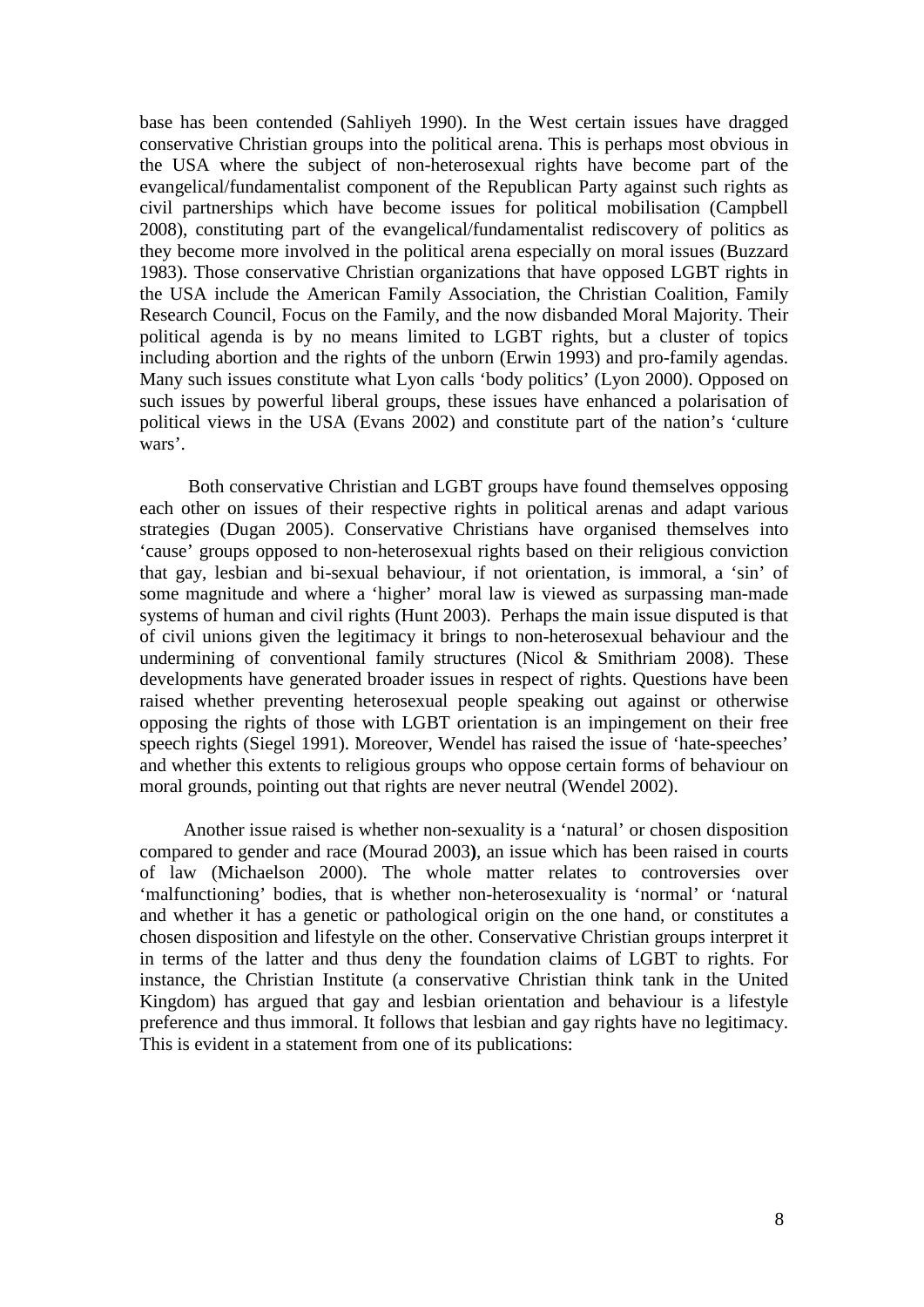'(Lesbian and gay groups) talk of "rights" and "equality for homosexuals". They refer to homosexuals as "downtrodden" and compare their opponents to the bigoted hate mongers of the American deep south during the black civil rights campaigns….However, Christians….feel bound to the Bible's clear injunction against homosexual practice….[I]f we accept a homosexual "Christian" movement, there is no reason why we should not also have an adulterer's Christian fellowship and a sex-before marriage fellowship.'[2](#page-8-0)

 By contrast, LGBT groups tend to emphasis the 'naturalness' of nonheterosexuality and thus its legitimacy of expression and consequently the legality of universal rights that protect it. The call for LGBT 'natural' human and civil rights becomes a matter of citizenship and social inclusion. In the words of the lesbian and gay organisation Stonewall in the USA: 'We need to establish a positive directional approach to addressing Human Rights with Equality for all Humanity!'.<sup>[3](#page-8-1)</sup> In the UK, the Lesbian and Gay Christian movement which, as the organisation's title suggests, advances the interests of Christians of a non-heterosexual orientation, has attacked the conservative opposition to their rights on the grounds of rights. This is evident in the organisation's *Statement of Faith, Homophobia and Human Rights* (2008):

'….We reject the activities of certain religious leaders, seeking exemptions from equality legislation, and attempts to base this on the right to freedom of thought, conscience and religion, such a right being for all, not just for some....' ….We call for further progressive public policy that will deliver comprehensive and effective anti-discrimination legislation, including positive duties, on the basis of race, gender, disability, age, sexual orientation, and belief. We call on the newly formed Commission for Equality and Human Rights to listen to the experience of LGBT faith networks and those who have suffered homophobia from and within religious organisations.'[4](#page-8-2)

## **Summary and Discussion**

As evidenced by the statements above, the adoption of the rhetoric of rights, by social movements and other contingencies in the support of LGBT rights on the one hand, and religious rights of conscience and conviction on the other, raises profound questions concerning the power and legitimacy of specific groups as they seek to challenge and negate each other's rights. It is also clear that matters of religious conscience and conviction are rooted in well-established but increasingly challenged foundations of civil rights that included freedom of speech. By contrast, LGBT rights are part of a cluster of recent human rights, although its advocates will call upon such older notions of civil rights while advancing fresh conceptualisation of citizenship. Both embattled parties are thus reconfiguring what does or not constitute a 'right'.

 While in the political and legal arenas rights have become the sites of conflict for contending groups, such conflict is not limited to these contexts. Places of employment have become contested sites given that growing bodies of legislation impacts this field as non-heterosexual rights are advanced by the state in relation to

<u>.</u>

<span id="page-8-0"></span>**<sup>2</sup>** (**Christian Institute)**

<span id="page-8-2"></span><span id="page-8-1"></span> $\frac{3}{4}$  <http://www.stonewallsociety.com/> (assessed 3/2/10)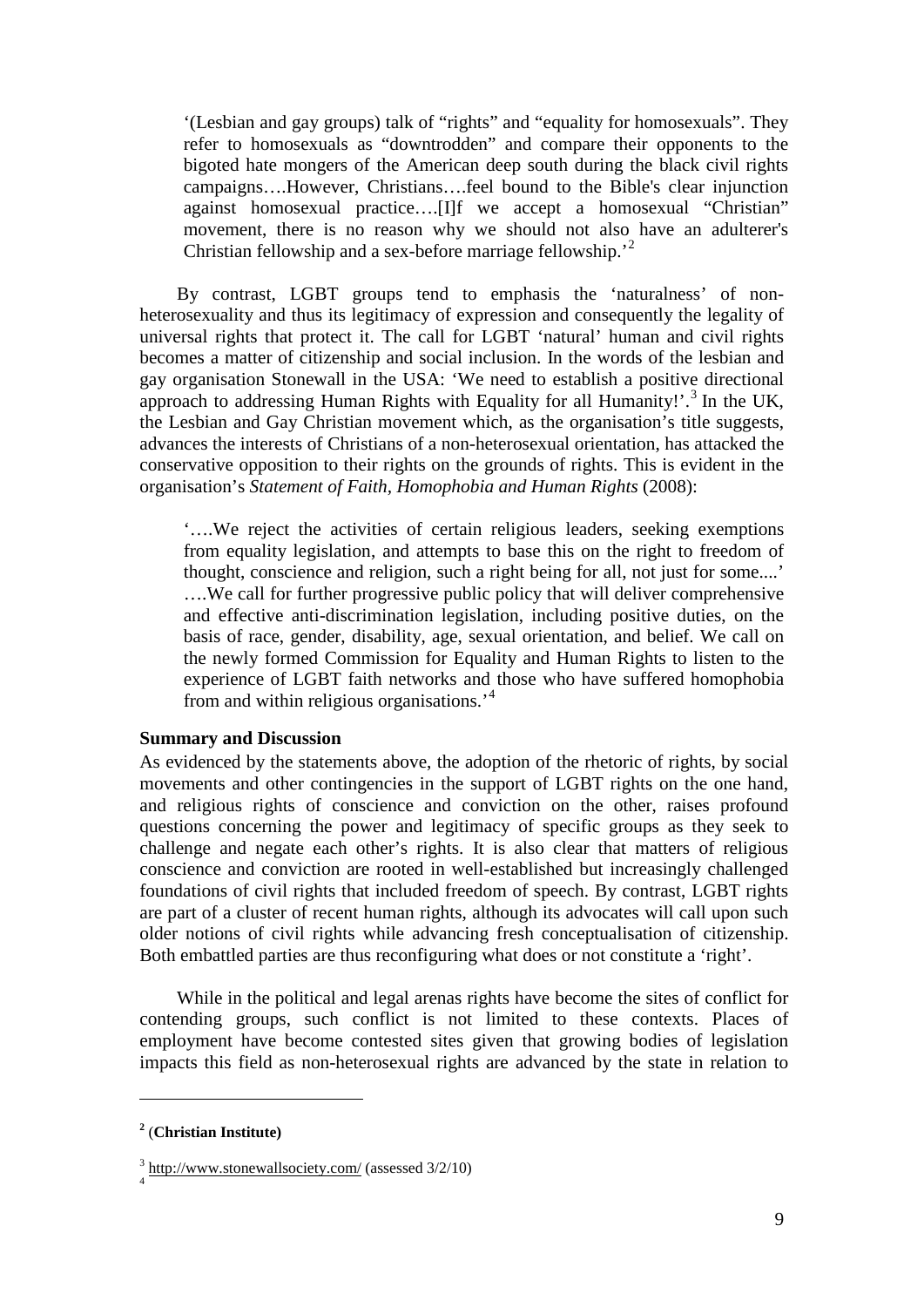citizenship and social inclusion. Across the Western world there have been numerous cases where Christians working in the capacity of marriage registrars or employed by adoption agencies have, as a matter of conviction, refused to carry out civil unions or be involved in allowing lesbian and gay couples to adopt children. These cases are often initiated by individuals claiming the civil right of religious conviction. Nonetheless, they have often been supported by organised conservative Christian groupings. In turn, LGBT groups have mobilised against them on the grounds of human rights, the stance also adapted by their opponents.

 It is clear that with such developments the state has inevitably become involved in the role of mediator and thus enmeshed in the relationship between conflicting rights and the matter of the hierarchy of rights [\(Raworth](http://www.questia.com/SM.qst?act=adv&contributors=Kate%20Raworth&dcontributors=Kate%20Raworth) 2001). In short, some rights groups are informally designated a preference in this hierarchy [\(Mitchell](http://www.questia.com/SM.qst?act=adv&contributors=Jon%20P.%20Mitchell&dcontributors=Jon%20P.%20Mitchell) [& Wilson](http://www.questia.com/SM.qst?act=adv&contributors=Richard%20Ashby%20Wilson&dcontributors=Richard%20Ashby%20Wilson) 2003). Religious rights and those of belief generally are clearly located in this hierarchy (Meron 1986). The feelings of those expressed by Christian groups opposed to LGBT rights is that their own rights of religious conviction are being placed towards the bottom of the hierarchy as legislation regarding matters of nonheterosexual equality, discrimination and citizenship continue to be advanced. For example, the Christian Institute in the UK has stated that 'Christians are being marginalised by equality and diversity laws which leave them the first to be punished and the last to be protected'.<sup>[5](#page-9-0)</sup>

 Such developments are invariably of acute interest to the academic community including the disciple of Sociology and for several reasons. Firstly, they point to the enduring foundationalism of human and civil rights by Western philosophical and ethical notions and, therefore, can be said to be culturally-bounded. There is much here to confirm Turner's view that the extension of rights is related to the social evolution of civil society at different levels of politico-economic development. This is evident in the evolution of 'negative' protectionist civil rights to a more 'positive*'* and affirmative human rights agenda. To some degree at least, this reflects the development of a civil society that is more pluralist in nature and which consequently throws up the matter of conflicting rights. The newly advanced agenda of nonheterosexual rights is not however an entirely 'neutral' development. A historical overview of the development of such rights in the USA indicates that, from the late 1960s, the more socialistic liberation philosophy had started to create different factions within the [civil rights](http://en.wikipedia.org/wiki/African-American_Civil_Rights_Movement_(1955%E2%80%931968)) movement. The same movement that spurred the Black Power, anti-Vietnam war, and [feminist](http://en.wikipedia.org/wiki/Feminist_movement) movements, also generated gay and lesbian rights. Yet, a new generation of young gay and lesbian saw their struggle within a broader movement to dismantle racism, sexism, Western imperialism, and traditional mores regarding sexuality. Invariably this raises the question as to whether the notion of 'social evolution' is an entirely satisfactory framework in which to approach the matter of an extending range of rights.

 Secondly, there is the matter of majority versus minority rights. In socialist societies such as China the issue of rights a matter of collective versus individual rights has long been settled with ideology dictating a clear preference for the former (Feng Chen 2007). This contestation and even contradiction of human rights theory

<span id="page-9-0"></span>[http://www.christiantoday.com/article/christian.institute.fears.equality.bill.will.erode.religious.liberty/2](http://www.christiantoday.com/article/christian.institute.fears.equality.bill.will.erode.religious.liberty/24894.htm) [4894.htm](http://www.christiantoday.com/article/christian.institute.fears.equality.bill.will.erode.religious.liberty/24894.htm) (accessed 5/2/10)

 $\frac{1}{5}$ 

 $\overline{\mathbf{S}}$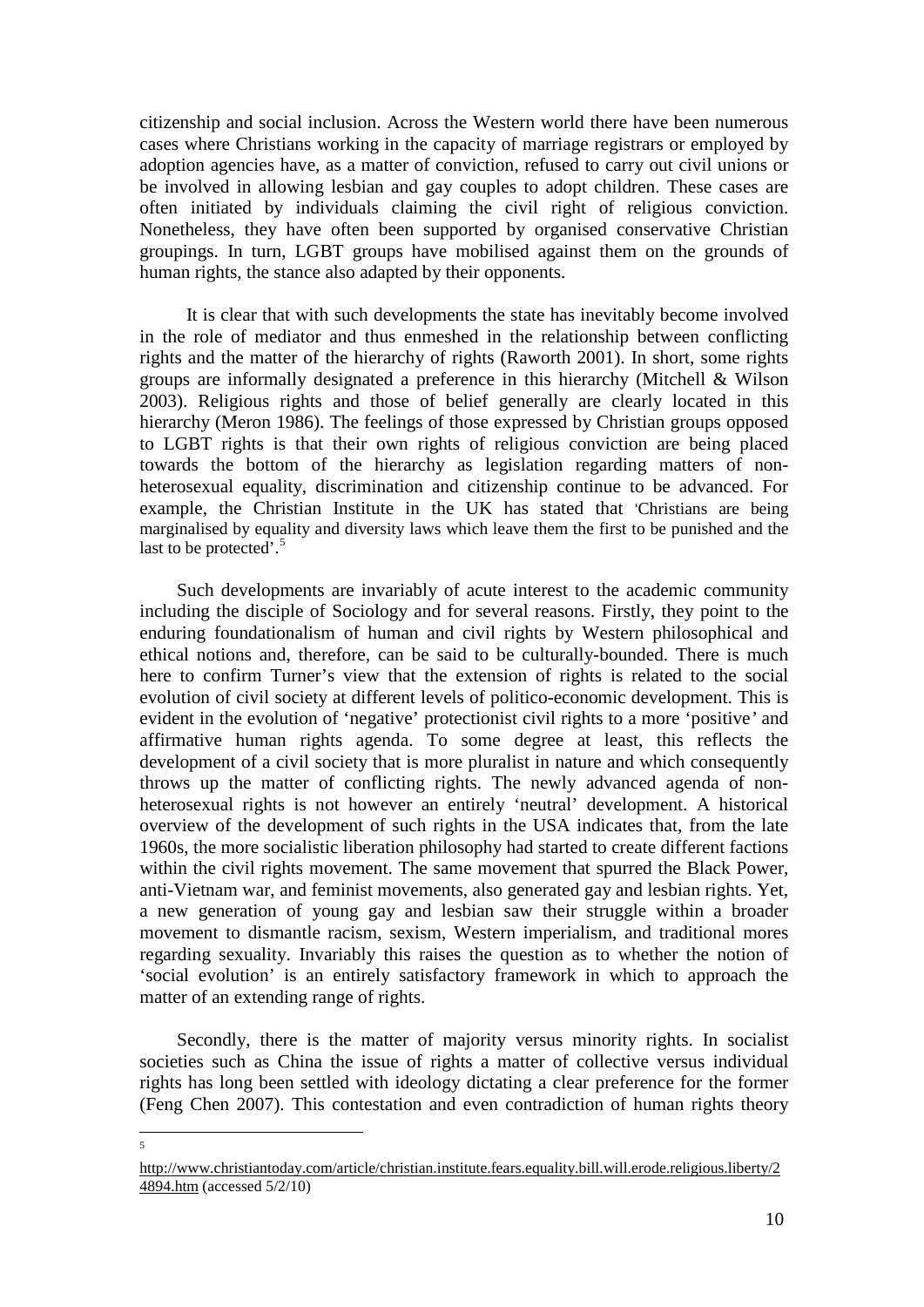has increasingly become evident in Western societies that historically tended to balance such rights (Dipankar 2007; van der Ven 2008)*.* Recently, several developments have suggested that the rights of religious minorities are being trampled underfoot. This exemplified by the banning of the minarets of Islamic mosques in Switzerland **(**Stüssi 2008). If this is an increasing tendency in secular Western societies, then there are implications for our discussion of the conflict of religious and LGBT rights. For instance, there is a very real sense in which such enactments as civil unions opposes religious liberties in the right to object to them on moral grounds.

 Thirdly, it is clear that LGBT rights are yet to be fully advanced in notions of 'citizenship' or theorised by scholars (Johnson 2002; Richardson 1998). One direction for Sociology will invariably be to further examine the expanding notion of citizenships and its implications; the philosophical and ideological underpinnings of expanding rights and those groups who adopt and adapt them: how social movements use the rhetoric of rights and citizenship in political and legal arenas to advance their interests.

 Finally, it must be a matter of contention whether the advance of secularity and decline of religion marks part of some evolutionary process of social 'development'. In Sociology this may itself be a matter of subjective ideological conviction rather than an objective observation. Nonetheless, it would appear that the Western world is increasingly secular. Religion becomes less significant and its basis in the formation of rights undermined. Also indicating secularity is that religious conviction is the preserve of a beleaguered minority whose rights appear to be increasingly marginalised. Paradoxically it may be argued that traditional Christian values have now become diffused and its diluted moral convictions of a common humanity have led to the extension of social and economic rights.

 Those such as Giddens, in his discussion of late-modernity, view questions of morality becoming problematic as a result of the dynamic pace and scope of change. Certainly, it is possible to view the invocation of rights in the governance of human affairs as the subjective sequestration of morality in late-modernity (Smith 2002). Moreover, morality has become a resource in itself. Ben Yahuda has explored how competing 'cause' groups have advanced their rights as 'moral communities projecting themselves as acting in the 'public interest' and to convince their own supporters of the legitimacy of their claims. While the recourse to rights is now a powerful resource in mobilising for both those constituencies advancing and opposing LGBT rights, each configures its own moral grounding proving, as Sociology has long recognised, that morality is as culturally-bounded as rights, dictated by time and place, never neutral.

## **References**

- ADAMCZYK, A. (2007) ['Shaping attitudes about homosexuality: The role of religion](https://elibrary.uwe.ac.uk/V/YPPT2QIVDS6SAQAEMIHNB3TBFVJTND3LYNPPJELJ52FUHE1GTD-19006?func=meta-3&short-format=002&set_number=001102&set_entry=000102&format=999)  [and cultural context'](https://elibrary.uwe.ac.uk/V/YPPT2QIVDS6SAQAEMIHNB3TBFVJTND3LYNPPJELJ52FUHE1GTD-19006?func=meta-3&short-format=002&set_number=001102&set_entry=000102&format=999), *Social Science Research*, 38(2): pp. 338-51.
- AMBROSETTI, G. (1971) 'Christian Natural Law: The Spirit and Method Of', *American Journal of Jurisprudence,* 16: pp. 290-31.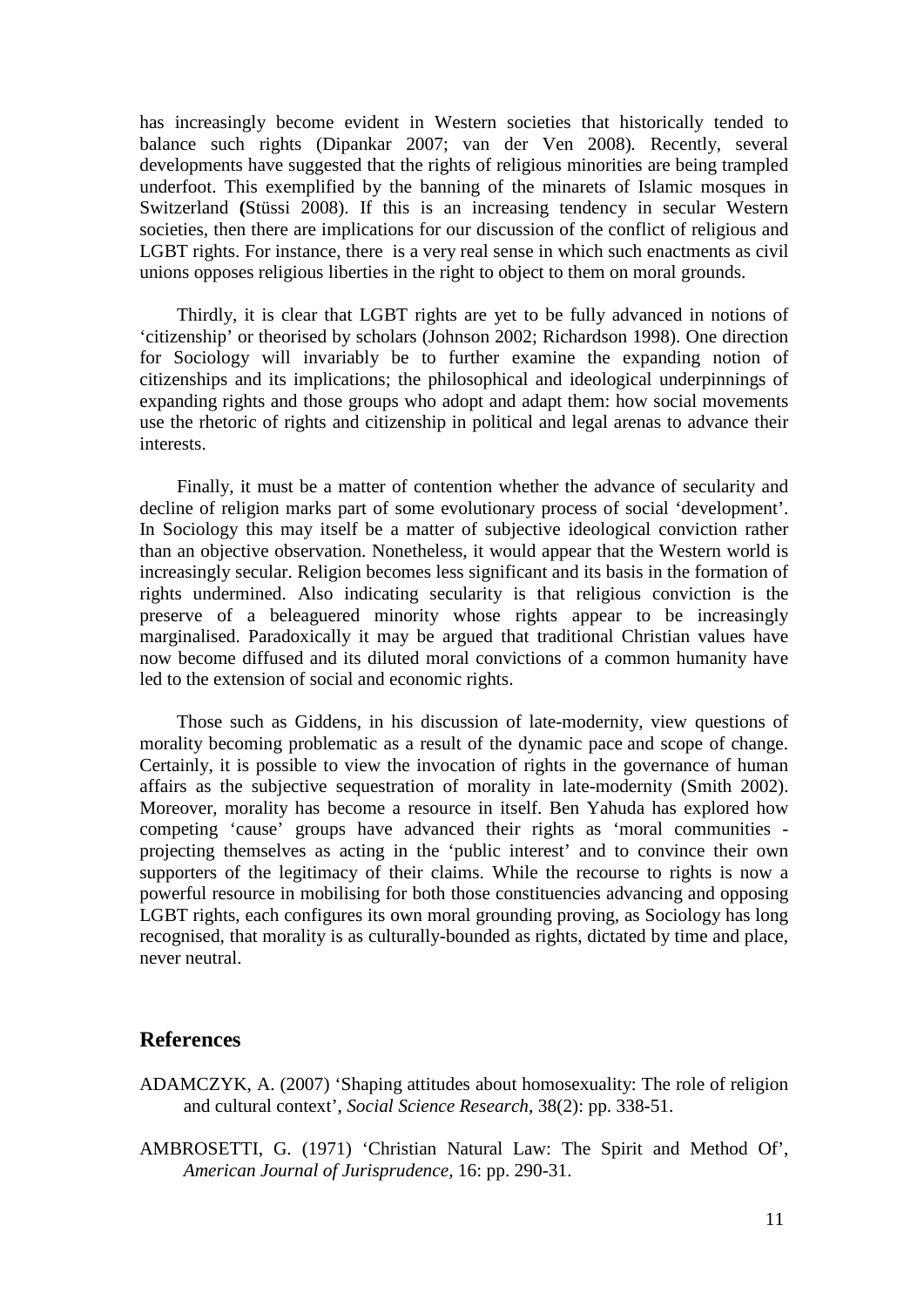- ANLEU, S. R. (1999) 'Sociologists confront human rights: the problem of universalism', *Journal of Sociology,* 35(2), January: pp. 198-212.
- BARZILIA, G. (2007) *Law and Religion: The International Library of Essays in Law and Society*, Burlington, VG: Ashgate.

BEN YAHODA

- BERGER, N. J. (2000) 'Queer Readings of Europe: Gender Identity, Sexual Orientation and the (Im)potency of Rights Politics at the European Court of Justice', *Social & Legal Studies,* 9(2), June: pp. 249-70.
- [BLOOM,](http://www.questia.com/SM.qst?act=adv&contributors=Irene%20Bloom&dcontributors=Irene%20Bloom) I., [MARTIN,](http://www.questia.com/SM.qst?act=adv&contributors=J.%20Paul%20Martin&dcontributors=J.%20Paul%20Martin) J. P. [&. PROUDFOOT,](http://www.questia.com/SM.qst?act=adv&contributors=Wayne%20L.%20Proudfoot&dcontributors=Wayne%20L.%20Proudfoot) W. L. (1996) *Religious Diversity and Human Rights,* Columbia, SC: Columbia University Press.
- BUZZARD, L,.(1983) ['The Evangelical Rediscovery of Law and Politics'](https://elibrary.uwe.ac.uk/V/M5GMUFABEQEUEVA8X8YHI2N1M88A9KD3992A2BLJ2RVDN3C5DD-32473?func=meta-3&short-format=002&set_number=003050&set_entry=000031&format=999), *Journal of Law and Religion*, 1(1): pp. 187-201.
- CAMPBELL, D. E. (2008) 'The Religion Card', *Public Opinion Quarterly*, 72(3), Fall: pp. 399-419.
- [CHIBA,](http://www.questia.com/SM.qst?act=adv&contributors=Masaji%20Chiba&dcontributors=Masaji%20Chiba) M. (2000) ['Seeking for the Intermediate Variable of Human Rights',](http://www.questia.com/read/5001807674?title=Seeking%20for%20the%20Intermediate%20Variable%20of%20Human%20Rights)  *International Journal of Humanities and Peace,* 16(1): pp. 94-108.
- COOPER, D. (1993) 'Off the banner and onto the agenda: the emergence of a new municipal lesbian and gay politics, 1979-86', *Critical Social Policy,* 12(36), January: pp. 20-39.
- CROCKETT, A. (2003) ['A divergence of views: Attitude change and the religious](https://elibrary.uwe.ac.uk/V/M5GMUFABEQEUEVA8X8YHI2N1M88A9KD3992A2BLJ2RVDN3C5DD-63000?func=meta-3&short-format=002&set_number=002435&set_entry=000068&format=999)  [crisis over homosexuality'](https://elibrary.uwe.ac.uk/V/M5GMUFABEQEUEVA8X8YHI2N1M88A9KD3992A2BLJ2RVDN3C5DD-63000?func=meta-3&short-format=002&set_number=002435&set_entry=000068&format=999), *Sociological Research Online*, 8(4), November, http://ideas.repec.org/a/sro/srosro/2003-46-2.html
- DAUM, W. (2001) ['Universalism and the West',](http://www.questia.com/read/5001007143?title=Universalism%20and%20the%20West) *Harvard International Review*, 23.
- DE JONG, D. (2008) ['The Legal Obligations of State and Non-State Actors in Respect](http://brill.publisher.ingentaconnect.com/content/mnp/rhrs/2008/00000003/00000001/art00001)  [of the Protection of Freedom of Thought, Conscience and Religion or Belief'](http://brill.publisher.ingentaconnect.com/content/mnp/rhrs/2008/00000003/00000001/art00001), *[Religion and Human Rights,](http://www.ingentaconnect.com/content/mnp/rhrs)* 3 (1), March: pp. 1-13.
- DIPANKAR, K. (2007) ['Citizens versus People: The Politics of Majoritarianism](http://www.questia.com/read/5028565467?title=Citizens%20versus%20People%3a%20The%20Politics%20of%20Majoritarianism%20and%20Marginalization%20in%20Democratic%20India) and [Marginalization in Democratic India',](http://www.questia.com/read/5028565467?title=Citizens%20versus%20People%3a%20The%20Politics%20of%20Majoritarianism%20and%20Marginalization%20in%20Democratic%20India) *Sociology of Religion*, 68(1), Spring: pp. 5-21.
- DUGAN, K. B. (2005) *The Struggle Over Gay, Lesbian, and Bisexual Rights. Facing Off in Cincinnat*i, New York and London: Routledge.
- [ERWIN,](http://www.questia.com/SM.qst?act=adv&contributors=Lorna%20Erwin&dcontributors=Lorna%20Erwin) L. (1993) ['Neoconservatism and the Canadian Pro-Family Movement',](http://www.questia.com/read/95161660?title=Neoconservatism%20and%20the%20Canadian%20Pro-Family%20Movement)  *Canadian Review of Sociology and Anthropology*, 30(3): 403-20.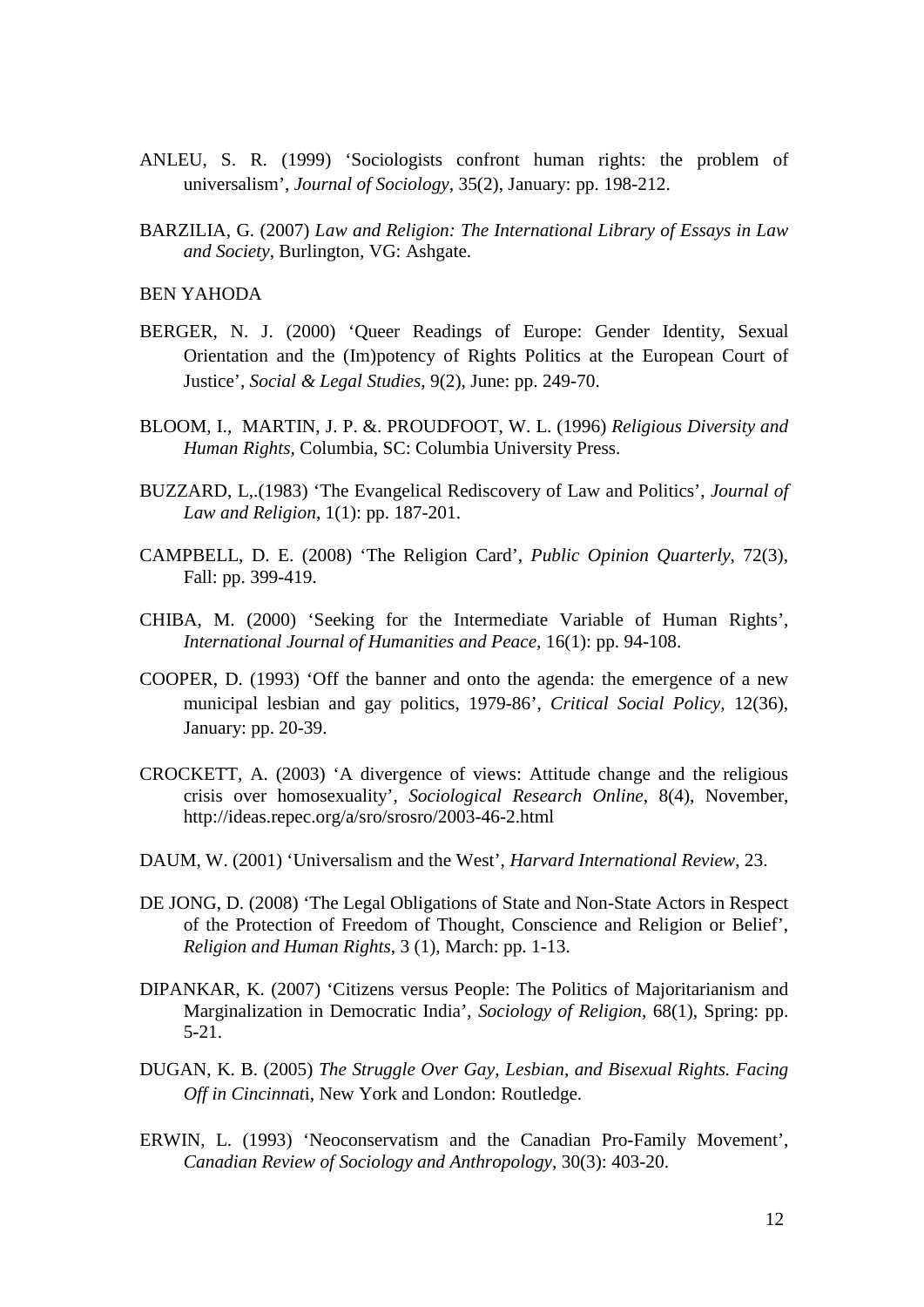- EVANS, J. H. (2002) ['Polarization in Abortion Attitudes in U.S. Religious Traditions,](https://elibrary.uwe.ac.uk/V/M5GMUFABEQEUEVA8X8YHI2N1M88A9KD3992A2BLJ2RVDN3C5DD-62050?func=meta-3&short-format=002&set_number=002435&set_entry=000130&format=999)  [1972-1998'](https://elibrary.uwe.ac.uk/V/M5GMUFABEQEUEVA8X8YHI2N1M88A9KD3992A2BLJ2RVDN3C5DD-62050?func=meta-3&short-format=002&set_number=002435&set_entry=000130&format=999), *Sociological Forum*, 17(3): pp. 397-422.
- FENG CHEN (2007) ['Individual rights and collective rights: Labor predicament in](https://elibrary.uwe.ac.uk/V/R3NQAPBX856JU3GA68XMGMN7YJHT82MHYKKGFIX3MABRRDBJGB-34388?func=meta-3&short-format=002&set_number=000843&set_entry=000039&format=999)  [China,](https://elibrary.uwe.ac.uk/V/R3NQAPBX856JU3GA68XMGMN7YJHT82MHYKKGFIX3MABRRDBJGB-34388?func=meta-3&short-format=002&set_number=000843&set_entry=000039&format=999) *Communist and Post-Communist Studies,* 40(1), March, p. 59.
- FIALA, A. (2008) ['Theocentrism and Human Rights: A Critical Argument'](http://brill.publisher.ingentaconnect.com/content/mnp/rhrs/2008/00000003/00000003/art00002), *[Religion](http://www.ingentaconnect.com/content/mnp/rhrs)  [and Human Rights,](http://www.ingentaconnect.com/content/mnp/rhrs)* 3(3): pp. 217-34.
- FRIEDMAN, D. (2002) 'From the Trial of Adam and Eve to the Judgments of Solomon and Daniel', in D. Friedman, *To Kill and Take Possession*, MA: Hendrickson Publishers, pp. 9-31.

GIDDENS, A.

- [HODGE,](http://www.questia.com/SM.qst?act=adv&contributors=David%20R.%20Hodge&dcontributors=David%20R.%20Hodge) D. R. (2005) ['Epistemological Frameworks, Homosexuality, and Religion:](http://www.questia.com/read/5011599773?title=Epistemological%20Frameworks%2c%20Homosexuality%2c%20and%20Religion%3a%20How%20People%20of%20Faith%20Understand%20the%20Intersection%20between%20Homosexuality%20and%20Religion)  [How People of Faith Understand the Intersection between Homosexuality and](http://www.questia.com/read/5011599773?title=Epistemological%20Frameworks%2c%20Homosexuality%2c%20and%20Religion%3a%20How%20People%20of%20Faith%20Understand%20the%20Intersection%20between%20Homosexuality%20and%20Religion)  [Religion',](http://www.questia.com/read/5011599773?title=Epistemological%20Frameworks%2c%20Homosexuality%2c%20and%20Religion%3a%20How%20People%20of%20Faith%20Understand%20the%20Intersection%20between%20Homosexuality%20and%20Religion) *Social Work*, 50.
- HUNT, S. (2003) 'Saints and Sinners: The Role of Conservative Christian Pressure Groups in the Christian Gay Debate in the UK', *Religion-on-Line*, November.
- JOHNSON, C. (2002) 'Heteronormative Citizenship and the Politics of Passing', *Sexualities,* 5, August: pp. 317-36.
- KUKATHAS, C. (2006) *The Liberal Archipelago: A Theory of Diversity and Freedom*, Oxford: Oxford University Press.
- LEVY, D. & SZNAIDER, N (2006) ['Sovereignty transformed: a sociology of human](https://elibrary.uwe.ac.uk/V/R3NQAPBX856JU3GA68XMGMN7YJHT82MHYKKGFIX3MABRRDBJGB-25514?func=meta-3&short-format=002&set_number=000806&set_entry=000002&format=999)  [rights',](https://elibrary.uwe.ac.uk/V/R3NQAPBX856JU3GA68XMGMN7YJHT82MHYKKGFIX3MABRRDBJGB-25514?func=meta-3&short-format=002&set_number=000806&set_entry=000002&format=999) *British Journal of Sociology*, 57(4), December: pp. 657-76.
- LYON, D. (2000) Jesus in Dysneyland: Religion in Postmodern Times, Cambridge: Polity Press.
- MERON, [T.](http://www.questia.com/SM.qst?act=adv&contributors=Theodor%20Meron&dcontributors=Theodor%20Meron) (1986) ['On a Hierarchy of International Human Rights',](http://www.questia.com/read/79263585?title=On%20a%20Hierarchy%20of%20International%20Human%20Rights) *American Journal of International Law*, 80: 285-321.
- [MICHAELSON,](http://www.questia.com/SM.qst?act=adv&contributors=Jay%20Michaelson&dcontributors=Jay%20Michaelson) J. (2000) ['On Listening to the Kulturkampf, or, How America](http://www.questia.com/read/5001800035?title=On%20Listening%20to%20the%20Kulturkampf%2c%20or%2c%20How%20America%20Overruled%20Bowers%20V.%20Hardwick%2c%20Even%20Though%20Romer%20V.%20Evans%20Didn)  [Overruled Bowers V. Hardwick, Even Though Romer V. Evans Didn't' ,](http://www.questia.com/read/5001800035?title=On%20Listening%20to%20the%20Kulturkampf%2c%20or%2c%20How%20America%20Overruled%20Bowers%20V.%20Hardwick%2c%20Even%20Though%20Romer%20V.%20Evans%20Didn) *Duke Law Journal*, 49.
- [MITCHEL](http://www.questia.com/SM.qst?act=adv&contributors=Jon%20P.%20Mitchell&dcontributors=Jon%20P.%20Mitchell)[, J. P. & WILSON,](http://www.questia.com/SM.qst?act=adv&contributors=Richard%20Ashby%20Wilson&dcontributors=Richard%20Ashby%20Wilson) R. A. (eds) (2003) *[Human Rights in Global](http://www.questia.com/read/104239560?title=Human%20Rights%20in%20Global%20Perspective%3a%20%20Anthropological%20Studies%20of%20Rights%2c%20Claims%20and%20Entitlements)  [Perspective: Anthropological Studies of Rights, Claims and Entitlements,](http://www.questia.com/read/104239560?title=Human%20Rights%20in%20Global%20Perspective%3a%20%20Anthropological%20Studies%20of%20Rights%2c%20Claims%20and%20Entitlements)*  London: Routledge.
- MOURAD, R. (2003) 'After Foucault: A New form of Right' *Philosophy & Social Criticism,* 29, July: pp. 451-81.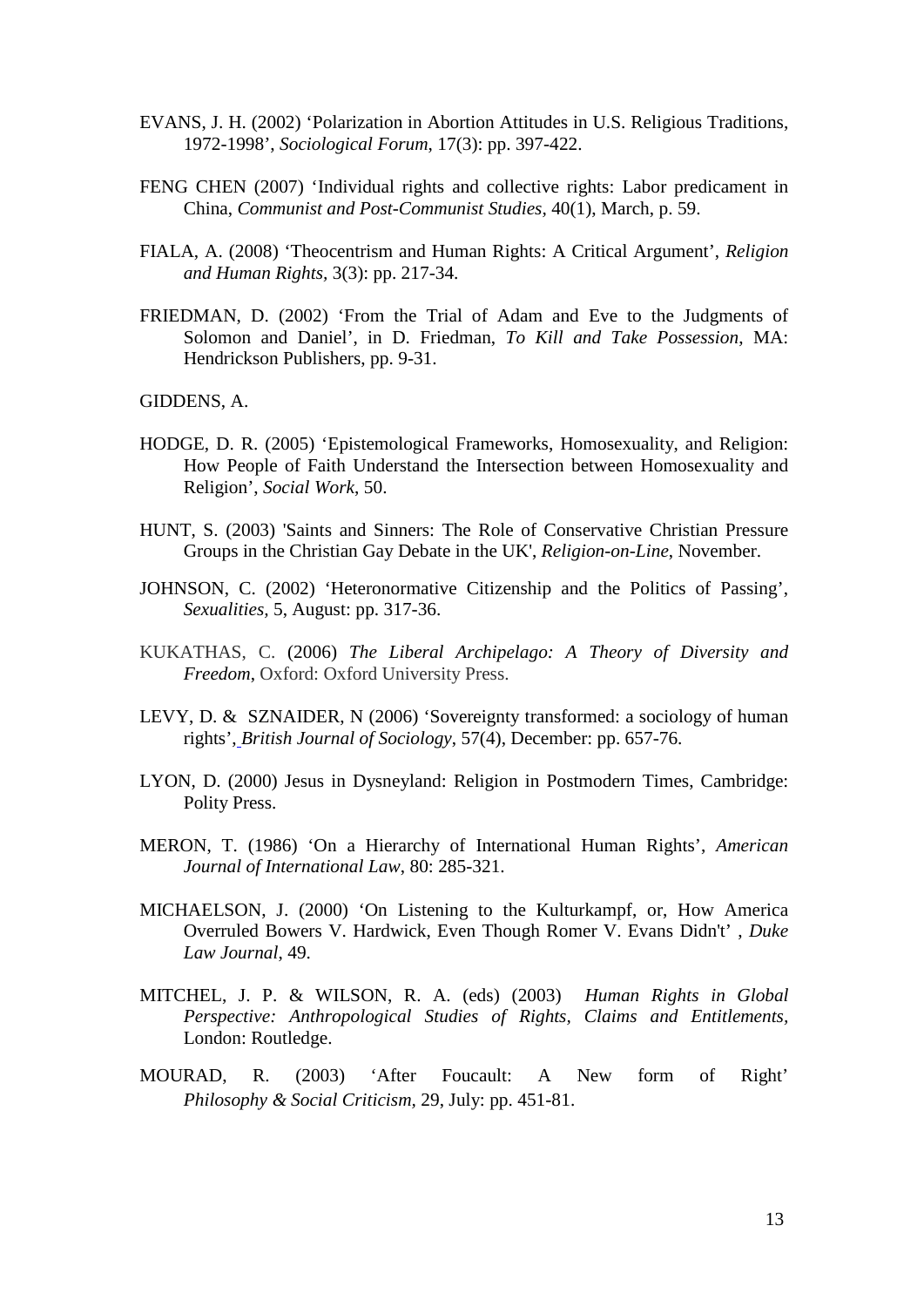- NICOL, N. & SMITH, M. (2008) 'Legal Struggles and Political Resistance: Same-Sex Marriage in Canada and the USA', *Sexualities,* 11, December: pp. 667-87.
- [PARMET,](http://www.questia.com/SM.qst?act=adv&contributors=Belle%20Parmet&dcontributors=Belle%20Parmet) B., [SHERNOFF,](http://www.questia.com/SM.qst?act=adv&contributors=Michael%20Shernoff&dcontributors=Michael%20Shernoff) M., & [HARRISON,](http://www.questia.com/SM.qst?act=adv&contributors=David%20Harrison&dcontributors=David%20Harrison) D. (2005) ['Epistemological](http://www.questia.com/read/5016687925?title=Epistemological%20Frameworks%2c%20Homosexuality%2c%20and%20Religion)  [Frameworks, Homosexuality, and Religion',](http://www.questia.com/read/5016687925?title=Epistemological%20Frameworks%2c%20Homosexuality%2c%20and%20Religion) *Social Work*, 50.
- PELHAM, B. (2009) ['Religiosity and Perceived Intolerance of Gays and Lesbians',](https://elibrary.uwe.ac.uk/V/YPPT2QIVDS6SAQAEMIHNB3TBFVJTND3LYNPPJELJ52FUHE1GTD-05286?func=meta-3&short-format=002&set_number=001102&set_entry=000007&format=999)  *Gallup Poll Briefing* 3/10/2009: p.3.
- PLUMMER, K. (2003) *Intimate Citizenship,* Seattle: University of Washington Press.
- [RAWORTH,](http://www.questia.com/SM.qst?act=adv&contributors=Kate%20Raworth&dcontributors=Kate%20Raworth) K. (2001) 'Measuring Human Right[s',](http://www.questia.com/read/5002428200?title=Measuring%20Human%20Rights) *Ethics & International Affairs*, 15: pp. 111-31.
- RICHARDSON, D. (1998) 'Sexuality and Citizenship', *Sociology,* 32(1): pp. 83-100
- RUSTON, R. (2004) *Rights and the Image of God*, London: SCM.
- SAHLIYEH, E. (ed.) (1990) *Religious Resurgence and Politics in the Contemporary World*. Albany: State of New York University Press
- SIEGEL, P. (1991) 'Are the Free Speech Rights of Heterosexuals at Risk?', *Journal of Communication Inquiry,* 15, January: pp. 135-52.
- SKOGLY, S. I. (2001) *'*Crimes Against Humanity [Revisited: Is There a Role for](http://www.informaworld.com/smpp/content~db=all~content=a714003700)  [Economic and Social Rights?'](http://www.informaworld.com/smpp/content~db=all~content=a714003700), *The International Journal of Human Rights*, [5](http://www.informaworld.com/smpp/title~db=all~content=t713635869~tab=issueslist~branches=5#v5) (1): pp. 58- 80.
- SMITH, C. (2002) 'The Sequestration of Experience: Rights Talk and Moral Thinking in `Late Modernity', *Sociology,* 36: pp. 43-66.
- STÜSSI, M. (2008) ['Banning of Minarets: Addressing the Validity of a Controversial](http://brill.publisher.ingentaconnect.com/content/mnp/rhrs/2008/00000003/00000002/art00002)  [Swiss Popular' Initiative'](http://brill.publisher.ingentaconnect.com/content/mnp/rhrs/2008/00000003/00000002/art00002), *[Religion and Human Rights,](http://www.ingentaconnect.com/content/mnp/rhrs)* 3 (3): pp. 135-53.
- THOROOR, S. (1999) 'Are Human Rights Universal?', World Policy Journal, 16: pp. 1-6.
- TETREULT, M. A. (2001) ['Frontier Politics: Sex, Gender, and the Deconstruction of](http://www.questia.com/read/5002398028?title=Frontier%20Politics%3a%20Sex%2c%20Gender%2c%20and%20the%20Deconstruction%20of%20the%20Public%20Sphere%20%5b1%5d)  [the Public Sphere',](http://www.questia.com/read/5002398028?title=Frontier%20Politics%3a%20Sex%2c%20Gender%2c%20and%20the%20Deconstruction%20of%20the%20Public%20Sphere%20%5b1%5d) *Alternatives: Global, Local, Political*, 26.
- TIBI, B. (1994) "Islamic Law/Shari'a, Human Rights, Universal Morality and International Relations", *Human Rights Quarterly* 16(2): pp. 227-99.
- TURNER, B. (1995) 'Introduction: Rights and Communities: Prolegomenon to a Sociology of Rights', 'Symposium: Human rights and the sociological project', *Journal of Sociology,* 31, January: pp. 1-8.